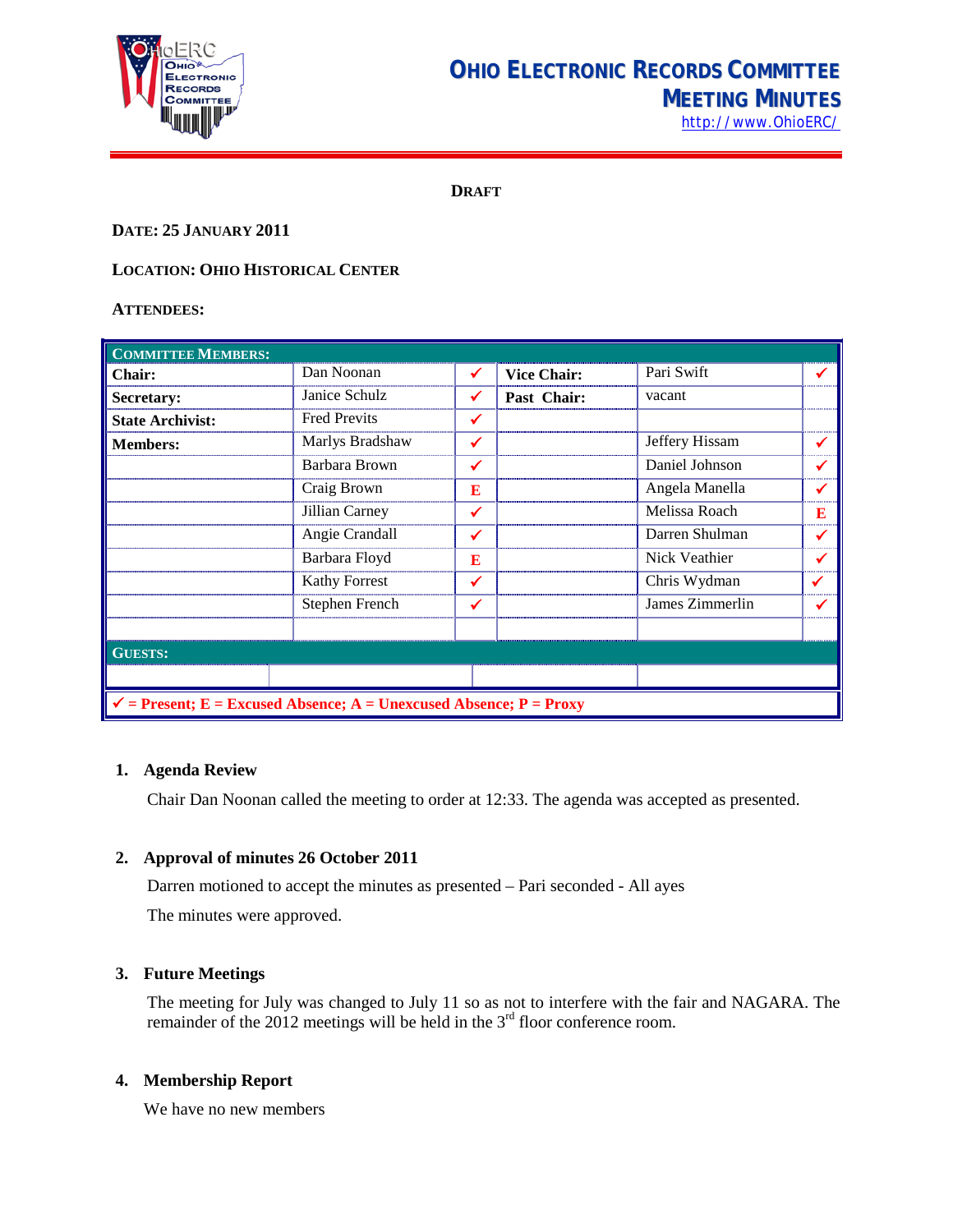

Kevin Loving resigned due to lack of travel support.

Pari asked anyone with a contact at DAS or OIT to suggest possible members from those organizations. Pari will encourage membership during her statewide e-discovery training for the AG's office.

## **5. Review of Action Items**

Action items from the October meeting were reviewed and discussed.

#### **6. State Archives Update**

Pari distributed application instructions for the OHRAB grants.

A new grant program based on state income tax donations will be available. The grants will be available for local historical organizations, universities, etc. and will be awarded for projects such as care of materials, exhibits, public programs and repair.

Statehood day in March 1 and will be held at OHS. John Glenn is scheduled to speak and Governor Kasich has been invited.

#### **7. Legal Obligations to Properly Manage Electronic Records**

Darren reviewed and updated this document.

Steve motioned to approve and open discussion

Darren seconded

Discussion ensued. Pari suggested including some case law. She and Darren will work on that.

A vote was taken to approve the document with Darren's revisions. All Ayes. The revised document was approved.

#### **8. Bylaws Approval**

Pari presented an updated revision to the by-laws with several changes:

- 1. Proxies are eliminated. Many people do not have a person available who can serve as their proxy. While proxies hold a spot at meetings, they do not have the knowledge to participate and vote. Members serving as proxies for other members essentially get two votes.
- 2. No more excused/unexcused absences. It is too difficult to the draw a line between the two. New ways to attend a meeting are available, such as teleconferencing and online meetings.
- 3. Membership expectations were added.
- 4. The Executive Committee now has responsibility to make membership dismissal decisions rather than the Membership Committee.
- 5. Members can be terminated for missing two meetings in one twelve-month period.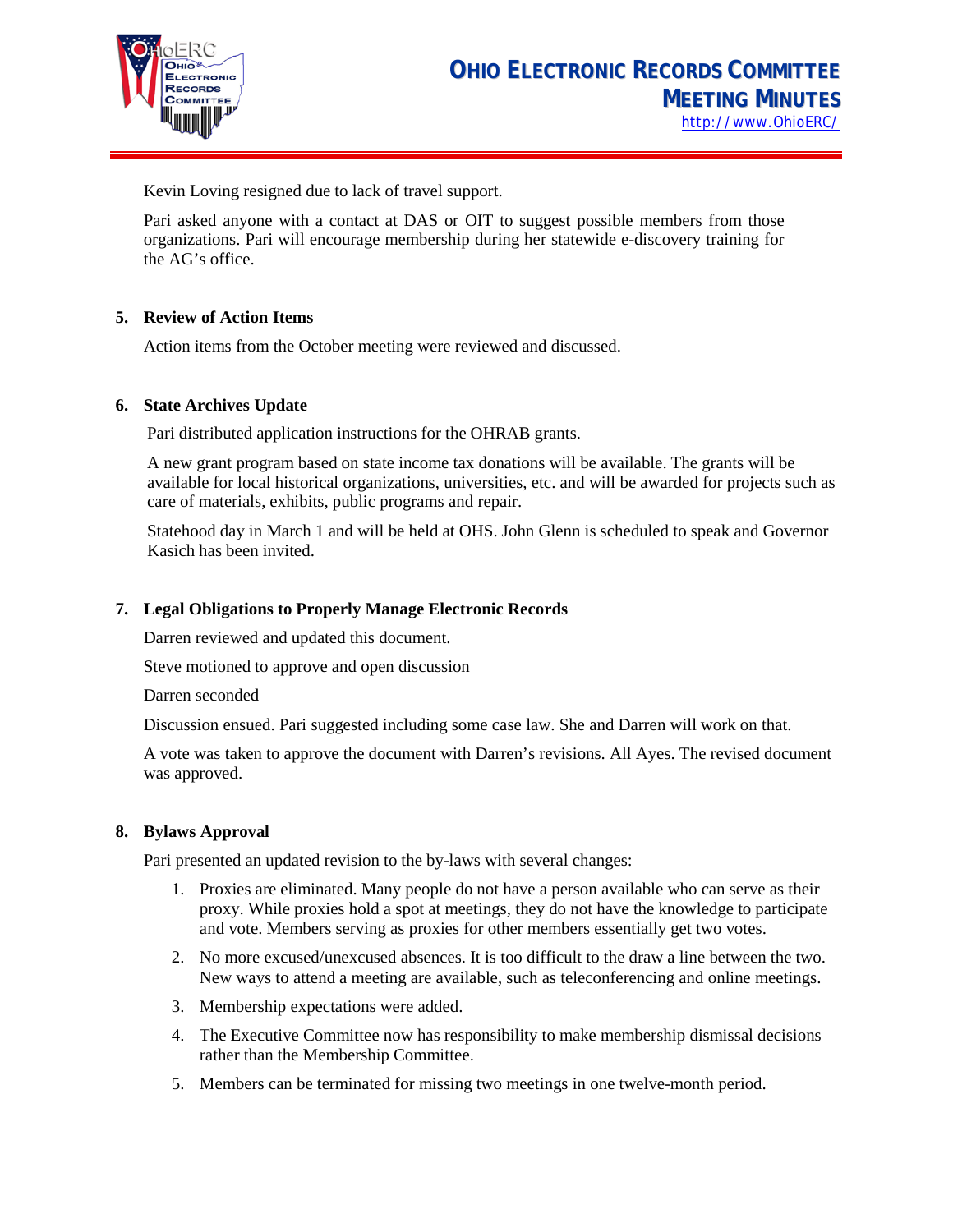

- 6. The offices of vice chair and chair now have succession rules. The Secretary can be reelected.
- 7. Members of the Membership Committee will rotate annually.

Darren motioned to approve the by-laws with revisions

James second.

All Ayes – the new By-Laws were approved.

#### **9. Administrative Procedures Approval**

The new Administrative Procedures document was presented. Some changes were requested:

- 1. Under Responsibilities of Committee/Task Force/Team Members the second and third bullets were removed.
- 2. The heading "Purpose" was added to the initial paragraph

Steve motioned to approve the Administrative Procedures document with the proposed changes

Pari and Dan J. seconded

All Ayes – the Administrative Procedures document was approved.

#### **10. Social Networking Document Approval**

The draft guideline was presented. Angela M. discussed the document. The document is available for review comments on the wiki. Members should review it by February 29. The subcommittee will then make changes by March 15 and we will do an online vote on March 22.

Any web links can be sent to the subcommittee for inclusion on the webliography.

#### **11. Subcommittee Reports**

- *11.1. Cloud Computing:* The subcommittee will begin with a tip sheet. Angie C. proposed the following topics: What is Cloud Computing, benefits & drawbacks, what to consider, how to set it up, lessons learned. The draft will be on the wiki. New subcommittee members are welcome.
- *11.2. ERM:* The committee is currently reviewing the existing document. Janice will create two tip sheets, "The Case for Managing Electronic Records," and "Unique Characteristics of Electronic Records."

#### **12. Charging New Subcommittees**

Chairman Dan Noonan charged two subcommittees:

1. Guideline Review Subcommittee – Review existing guidelines and prioritize work on documents that should be updated. A report will be due at the July meeting. Chair: James; Members: Chris, Nick. Darren will consult on legal issues.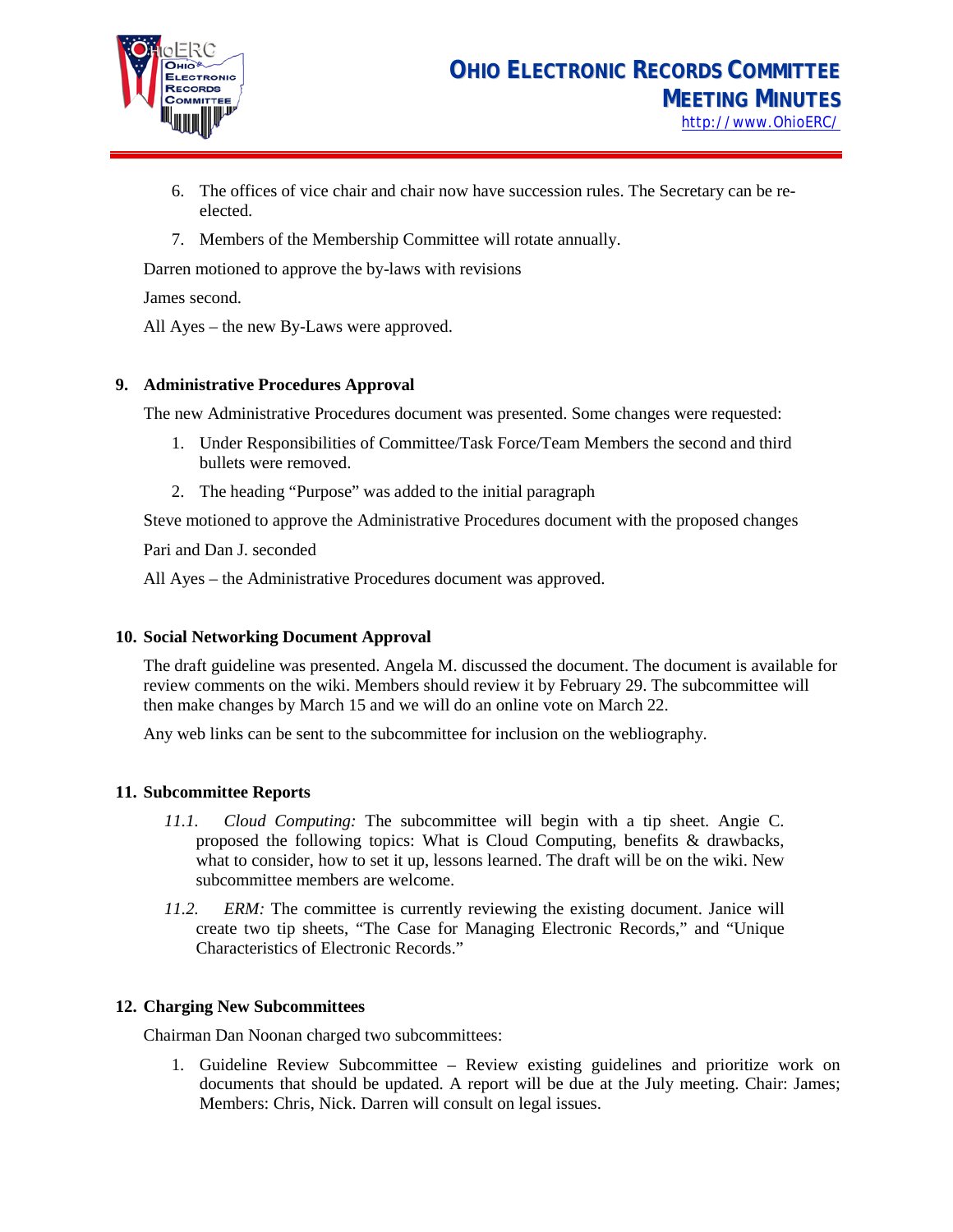

2. Databases as Public Records (recharged) – Chair: Pari; Members: Darren, Steve, AG staff

New members were chosen for the Membership Committee: Chair: Pari; Members: Kathy, Barb B., Angie M., Jillian

#### **13. Wiki Demonstration**

Dan demonstrated how to login and edit the wiki. Several members still need accounts. Dan will create them and contact each member with login information.

#### **14. SNAP Grant**

We have \$600.00 from OHRAB. We want to offer educational opportunities around the new Social Networking guideline.

The following ideas were generated:

- 1. Webinars
- 2. One central session at OHS that would be recorded and placed on the WGTE website
- 3. Looking to the fall for scheduling
- 4. Seek partnership with local ARMA chapters
- 5. A central session plus sessions in the North and South
- 6. A live session in Columbus w/ teleconferencing and streaming to satellite locations
- 7. Using GoToMeeting for remote distribution

Dan will investigate the possibility of a session at OHS and the technicalities of GoToMeeting. We will discuss more definite plans in April.

#### **15. Other new business from the floor**

The meeting was adjourned at 3:39 p.m.

| <b>ACTION ITEMS</b>                                                                                                                                                                                                                                             |                       |  |  |  |
|-----------------------------------------------------------------------------------------------------------------------------------------------------------------------------------------------------------------------------------------------------------------|-----------------------|--|--|--|
| <b>TASK</b>                                                                                                                                                                                                                                                     | <b>MEMBER(S)</b>      |  |  |  |
| Contact ERM program at DOE (this was regarding new membership)                                                                                                                                                                                                  | Dan                   |  |  |  |
| Create tip sheet for interaction between RM/Legal/IT                                                                                                                                                                                                            | Pari, Jeff,<br>Darren |  |  |  |
| Research case law to include with "legal obligation" document<br>$\bullet$                                                                                                                                                                                      | Darren, Pari          |  |  |  |
| Review Social Networking guideline and provide comments by February 29.<br>$\bullet$<br>Draft guideline is available at<br>http://ohsweb.ohiohistory.org/ohioerc/index.php?title=Social_Media_Guidelin<br>es - IN PROGRESS. Contact Dan if you need an account. | Everyone              |  |  |  |
| Rework Social Networking guideline based on comments by March 15 (an                                                                                                                                                                                            | Social Media          |  |  |  |